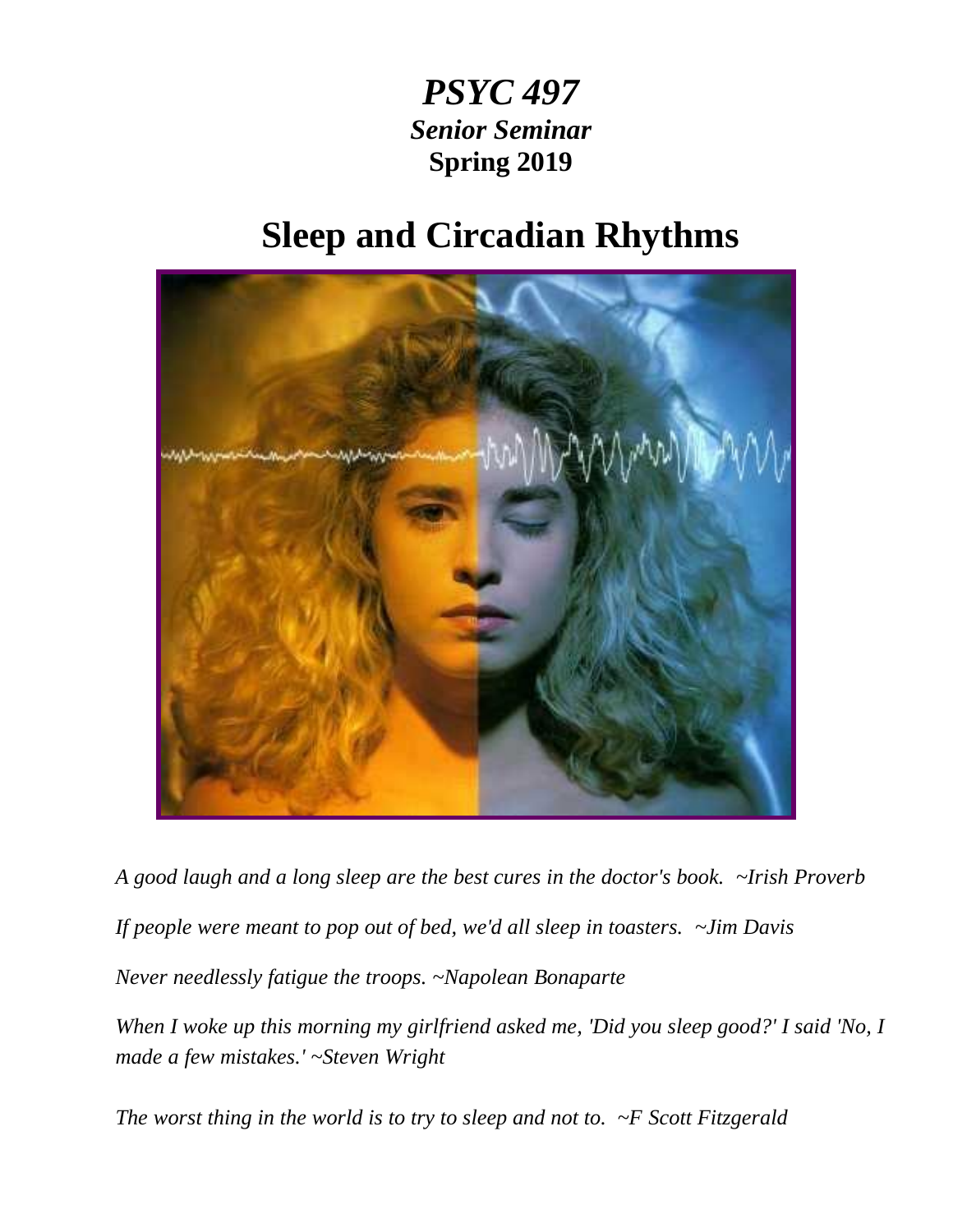**Professor:** Jeff Dyche, Ph.D. Office: G089 Miller basement **Graduate Assistant:** Morgan Crewe, BS Office: G085 Miller basement Class meets: Section 003, Mon 5:00pm-7:30pm Miller 1109 Section 004, Wed 5:00pm-7:30pm Miller 1109



# **Required Texts:**

- 1. **Basics of Sleep Guide** (BSG), 2<sup>nd</sup> ed. Sleep Research Society, **<http://www.sleepresearchsociety.org/store/store.aspx?d=5>**
- **2. Online text[: http://www.sleepsources.org/uploads/sleepsyllabus/sleephome.html](http://www.sleepsources.org/uploads/sleepsyllabus/sleephome.html)**
- **3. Additional original articles on Canvas and as assigned**

**COURSE OVERVIEW AND OBJECTIVES**: For most humans, sleep is an activity that occupies approximately one-third of their life. Despite this prominent position among human behaviors, most people know little about what happens during sleep and the significance of sleep for psychological and physiological functioning. The purpose of this course is to survey the contemporary scientific literature on sleep, emphasizing normal functioning, mechanisms involved in sleep, and clinical sleep disorders. Students will gain familiarity with the science of sleep and circadian rhythms as well as the research methods employed in this field of study. Students also will be familiar with sleep assessment to include basic scoring from polysomnography plus know how to evaluate and critically examine sleep science articles.

**COURSE FEATURES:** We will use Canvas for many assignments and correspondence as well as posting grades. This course will consist of two exams, a one hour teaching lesson by you, two article reviews (pop vs science), an annotated bibliography, and a final paper of your own self-assessment of your sleep and circadian rhythms. Your final grade will be based upon cumulative points for the semester. Here's a breakdown of how the course will work:

# **A. Student lectures/discussion:**

- 1. **Teaching**: Each lucky student in this class will prepare a college level lecture based on one of the chapters in the BSG or online text. You must give a basic overview and presentation of your chapter using **established pedagogical tools using typical technology such as Prezi, PowerPoint**, etc which will be shared to the class on Canvas. This lecture should be about **50-60 minutes** long. You may not understand everything in the chapter but as the teacher for the day, the onus is on you to figure things out as you are the de facto instructor so you must at least look like you know what you are talking about. You may want to access other resources (ie, undergrad biopsychology text, online resources, discussion with GA, etc.) Each student teaching that day will provide me with **three multiple-choice** questions as part of the requirements for this portion of class. The M/C questions are due one week before the exam so are not required on the day you present (after all, good instructors wait until after discussions and lecture to prepare exam questions.) Think the M/C questions out carefully. I will use at least one of them for the exam and may modify at my discretion.
- 2. **Discussions (pop vs science):** The discussions will consist of one prepared overview of a popular article from the past 10 years that relates to sleep or chronobiology. Then review the peer reviewed article that the pop article referenced. How accurate did the journalist convey the findings? What did the researchers actually say? How might it have been better represented? So you must come prepared to lead a discussion about both the pop article and the science article. Use of PowerPoint or Prezi is again encouraged. You may not understand everything in your article and your classmates may not either but as the leader it is up to you to find out, this may involve doing research on previous articles, books, online resources, etc. When you are presenting, you are the de facto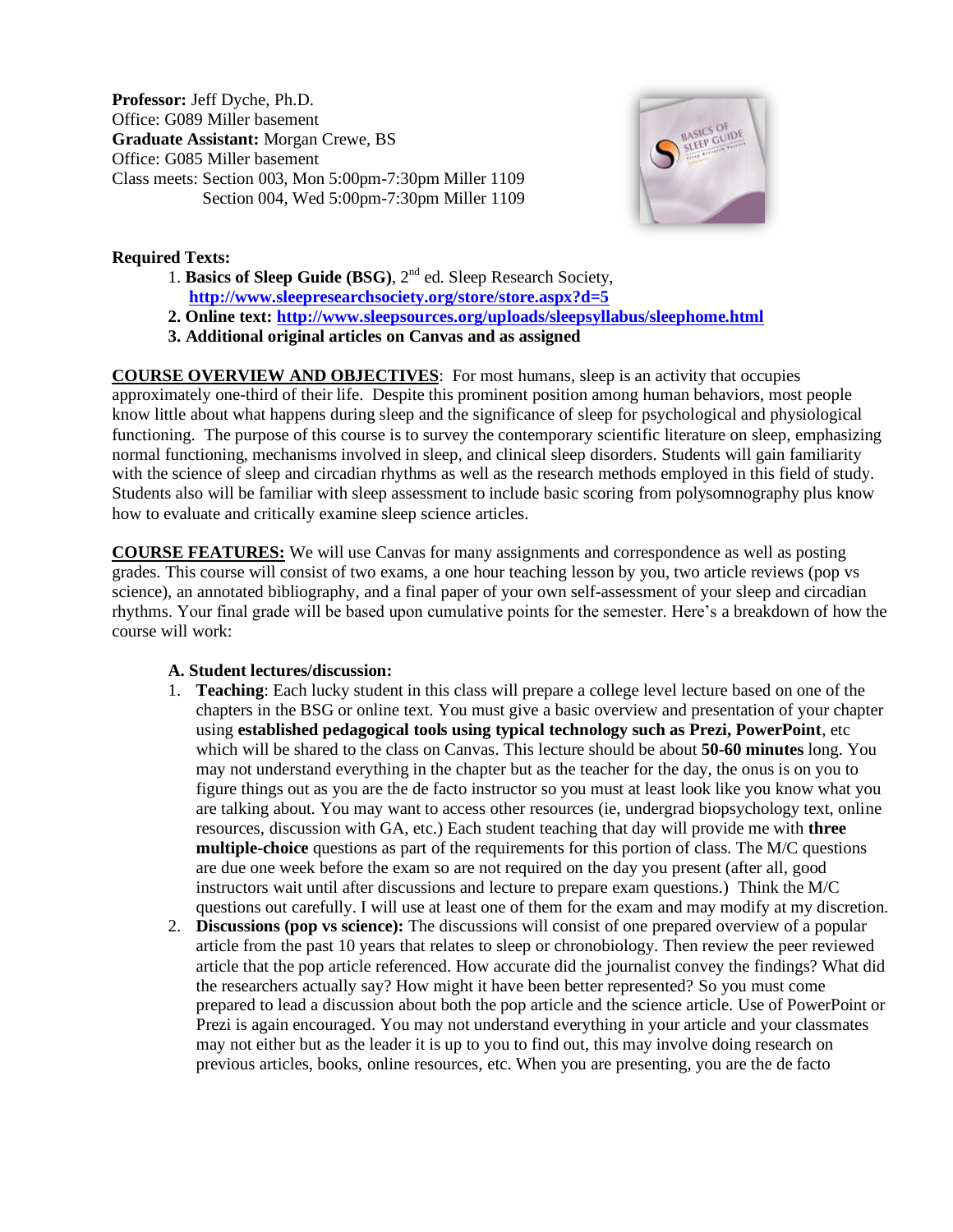instructor so I expect you to know what you are talking about (or make it sound like you do). **Each discussion on pop article/peer reviewed article should be limited to 15-20 minutes**. Again, you can choose any article that is of interest to you that has been featured in the media. Let me or the GA know of your choice at least a week before you present to your peers.

#### **B. Annotated bibliography:**

The purpose of this assignment is to begin to get acquainted with the process of turning some interesting whimsy into a testable hypothesis. In this assignment, you must 1) find some topic of sleep/chronobiology you find interesting, *perhaps related to your intervention* as this will make your sleep assessment paper easier to write. You may talk with classmates, friends, significant others, insignificant others, allies, enemies, GAs and me for ideas. 2) Do a lit search on this topic to see what's already been tested and submit an annotated bibliography to me by March  $30<sup>th</sup>$ . Your bibliography must include *at least* 7 peer reviewed abstracts or articles. I will provide a template in APA style on Canvas.

#### **C. Sleep assessment paper:**

This will document your sleep patterns over the course of the semester through April 20th. Not only will this be for credit but also should be informative if not edifying. This will take some discipline but once you make it part of your semester routine it will come quite easily. The journal will be somewhat standardized based the diary that I provide but you may design your own instead.

Use of **additional sleep assessment measures** such as "FitBit" or "Sleep cycle" app or other iPhone or Android technology is required. Each journal entry should be included in your final report and part of the assessment should include a comparison to what your technology indicated about your sleep as compared to what you estimated in your written journal. I also will expect an **8-10 page** synopsis to accompany a **final paper in APA format**. This should be in the form of a short article in a scientific journal and you are the subject  $(N=1)$ .

This self-assessment should involve some sort of **intervention** during the course of the semester. This intervention might be a number of things lasting a very short time or much longer. You will track how this intervention impacts your sleep quality and/or quantity or your waking quantity/quality or both. The type of intervention should be justified in your paper with a review of the literature that may have led to your choosing this intervention (the annotated bibliography below should be helpful on this). The intervention could be as simple as some new behavioral technique to improve your sleep or waking state across a school week or weekend. Could be diet or drinking changes, etc. Charts, graphs, tables, or other form of visual aids are expected along with the APA style report. **Quantitative data analyses are strongly encouraged**. Please consult with your GA on what statistic might be appropriate for your paper.

#### **D. Exams:**

As stated above, you will have two exams in this course. The exam content will be drawn from the readings in the BSG text, any Dement book readings, online text, and will also include information from lecture. Tests will consist of multiple choice, fill-in-the-blank, short answer, and essay in some combination.

#### **Jeff or GA Lectures:**

I will do some lectures based on past resources and from the Online text and some outside material, especially the first couple lessons so we all have a good understanding of sleep before we start the discussions and teaching. I will also occasionally lecture some throughout the semester, but not every meeting. I will post my PowerPoint slides after each day, even if I don't lecture from them. And of course, all students who are leading lectures will turn in their PowerPoint slides in to me or the GA so that we can post. These are all testable. You are our top senior students of course and you need to be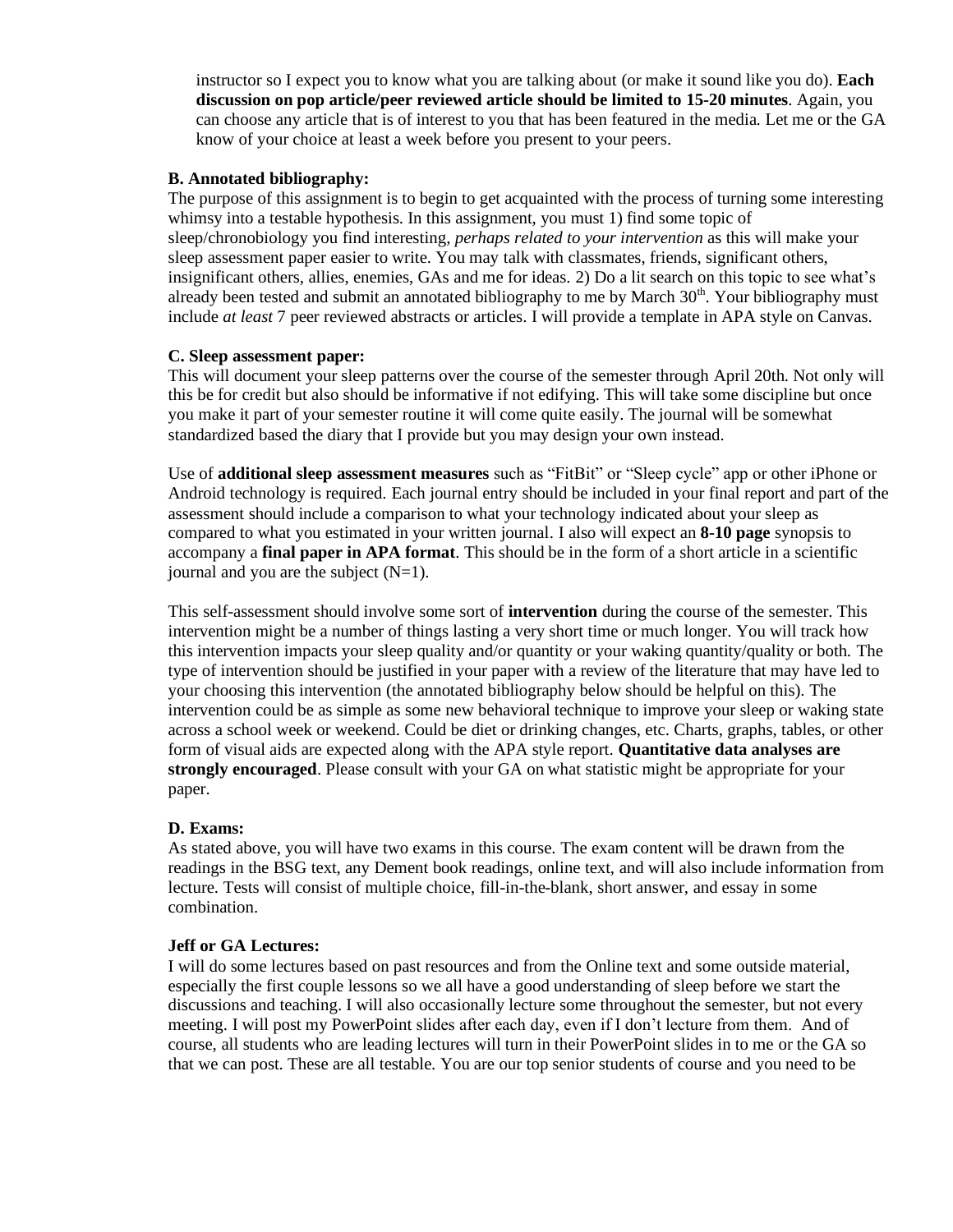both a learner and a leader in the classroom via the above features.

#### **ETIQUETTE:**

Please observe respect and understanding for your classmates. Although each the following guidelines may seem like common sense, please read them carefully and take each one *very* seriously. Respect for all is a big thing in this class.

- If you have questions—please ask. Do not assume that I can read your minds, your body language, tea leaves, Chakras, etc. I am here to help so struggling silently is an unfortunate thing to do.
- Please be on time to class.
- Please do not talk to your neighbor during class. At the very least, limit it extensively.
- Please let me know if you need to leave class early or arrive late.
- Please do not shuffle papers, books, or backpacks until we have finished with class for the day.
- In discussion, please do not monopolize class discussions.
- Do not use language that may be offensive to others—you might make fun of being "PC" but the idea is to be respectful to others.
- Please do not use your cell phone to accept or place calls or text messages or snaps, etc. during class.
- You may use a computer, notebook etc. to read an article we are discussing, but please turn off wifi.
- Please turn OFF your cell phone notifications before entering the classroom and keep it off until class is over.

# **GRADING:**

In summary, there are 600 points possible for this course:

Exam  $1 = 150$ Exam  $2 = 150$ Annotated Bibliography  $= 50$ Journal Articles Pop vs Science = 50 Teaching/Lecture of chapter = 100 Final self-assessment paper = 100

Final grades will be assigned according to the following schedule:

| SCORE       | GRADE     |
|-------------|-----------|
| 93-100      | A         |
| $90 - 92.9$ | $A -$     |
| 87-89.9     | $B+$      |
| 83-86.9     | B         |
| 80-82.9     | B-        |
| 77-79.9     | $C_{\pm}$ |
| 73-76.9     | C         |
| 70-72.9     | $C-$      |
| 60-69.9     | D         |
| Less $60$   | F         |

#### **ACEDEMIC INTEGRITY**: You have a code. Take it VERY seriously. I do.

**EXTRA CREDIT**: No. Don't ask.